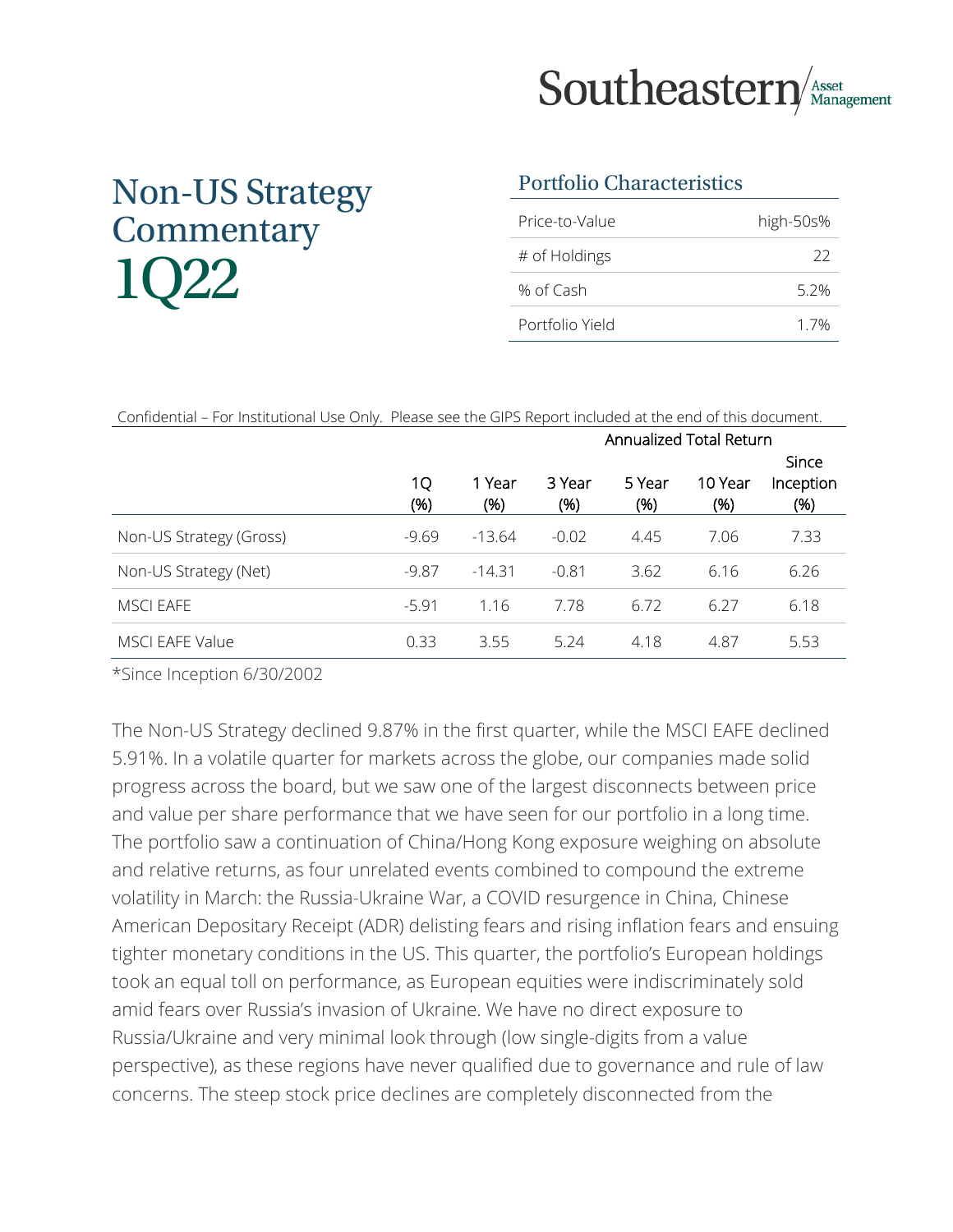### $\sqrt{2}$  Confidential – For Institutional Use Only

underlying values of our companies, which have not warranted a corresponding significant decline. We wrote more extensively on our views on the expected impact of the ongoing conflict [here.](https://seastern.s3.amazonaws.com/uploads/2022/03/Russia-Ukraine-Impact-1.pdf)

We encourage you to watch our [video](https://southeasternasset.com/podcasts/1q-2022-international-portfolio-manager-review/) with Portfolio Managers Ken Siazon, Josh Shores and Staley Cates for a more detailed review of the quarter.

| 1Q Top Five         |                        |                                  | 1Q Bottom Five            |                        |                                   |  |
|---------------------|------------------------|----------------------------------|---------------------------|------------------------|-----------------------------------|--|
| Company Name        | Total<br>Return<br>(%) | Contribution<br>to Return<br>(%) | Company Name              | Total<br>Return<br>(%) | Contribution<br>to Return<br>(% ) |  |
| <b>CK Hutchison</b> | 14                     | 0.51                             | Prosus                    | $-35$                  | $-1.52$                           |  |
| Fairfax Financial   | 13                     | 0.48                             | Melco International       | $-24$                  | $-1.37$                           |  |
| Premier Foods       | - 1                    | $-0.02$                          | LANXESS                   | $-28$                  | $-1.32$                           |  |
| Undisclosed         | -5                     | $-0.04$                          | Glanbia                   | $-17$                  | $-1.16$                           |  |
| Jollibee            |                        | $-0.06$                          | Domino's Pizza Group (UK) | $-20$                  | $-1.07$                           |  |

#### **Contribution to Return**

#### Performance Commentary

**•** CK Hutchison: Hong Kong-based conglomerate CK Hutchison was a top contributor after reporting a solid full-year result for 2021, with overall revenue up 10% yearover-year (YOY) and EBITDA (earnings before interest, taxes, depreciation and amortization) up 15% YOY. The port division had the strongest recovery, with profits already above pre-COVID levels, and the positive momentum is holding up in 2022. The retail business bounced back from a low base in 2020, with stores in Western Europe outperforming those in China. In March, CK Hutchison finally obtained conditional approval for the UK tower sale to Cellnex, the largest and last tranche of six tower asset disposal deals first announced in 2020. On completion, the UK telecom tower disposal will bring in €3.7 billion, representing around 15% of the current market cap of CK Hutchison. Management has indicated that a portion of the proceeds will be used for share buyback, which is an excellent, valueaccretive use of proceeds at the current 7x earnings, 5% dividend yield of CK Hutchison.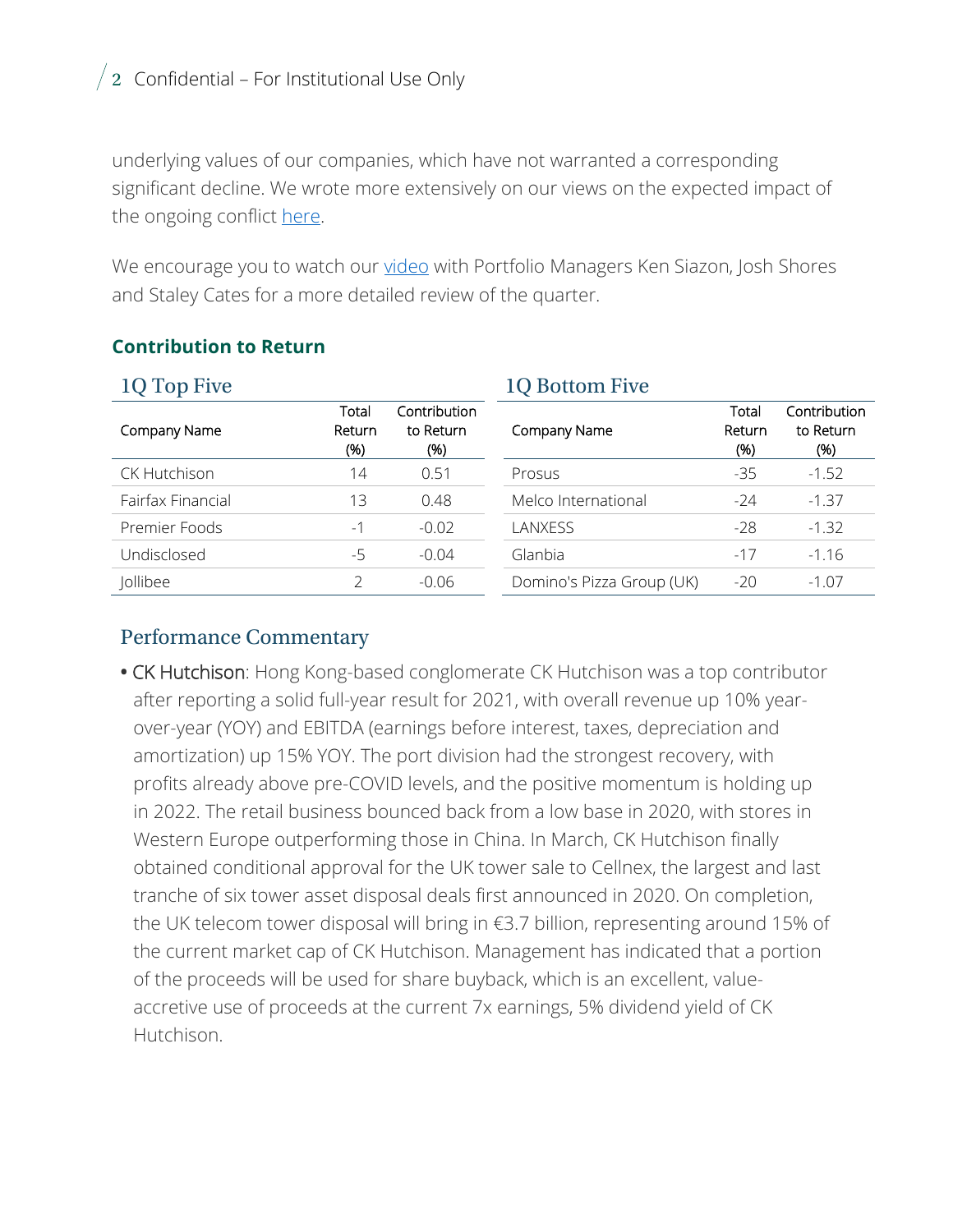### $\sqrt{3}$  Confidential – For Institutional Use Only

- **•** Fairfax Financial: Canadian insurance and investments conglomerate Fairfax contributed after announcing strong underwriting growth, equity portfolio appreciation, gains from underlying digital insurance business Digit and valueaccretive share buybacks. The investment portfolio should continue to benefit from rising interest rates. Fairfax released its 2021 ESG report, highlighting improvements in climate change risk assessment framework and sustainable underwriting initiatives, an area where we have been engaged with management.
- **•** Prosus: Tencent, which accounts for 85% of Prosus's appraisal, faced pressures from weak macro and regulatory headwinds in the quarter. High base effects and proactive initiatives to reduce minors' game play temporarily slowed down Tencent's domestic game growth, despite its international game business growing strongly. The regulatory stop on the after-school tutoring sector and reduced ads inventory impacted Tencent's ads businesses. Tencent made solid progress with new initiatives, increasing viewership, user time spent in video accounts and strong user growth in SaaS. Geopolitical risk and rising interest rates have impacted Prosus's global e-commerce portfolio net asset value (NAV). Higher interest rates and tighter liquidity conditions negatively impacted food delivery company Delivery Hero. The company remains confident that its balance sheet can support incremental investments at much better valuations today while maintaining an investment grade rating. Prosus has exposure to Russia through its investment in Avito, which accounts for a low single-digit percentage of NAV but a more meaningful 20% of reported free cash flow (although far less on a look-through basis when including Tencent). We reduced our appraisal by low single-digits to reflect the impact. The NAV discount has widened to record highs despite a sizable \$10 billion buyback in the last 12 months. Bob van Dijk (CEO) and Basil Sgourdos (CFO) personally bought shares, highlighting their confidence in the business.
- **•** Melco International: Melco International was a top detractor in the face of renewed COVID lockdowns in Guangdong Province and Shenzhen. Melco held up relatively well operationally among its peer group, reporting stronger than expected fourthquarter results, thanks to its solid mass operations and tight cost controls. Melco CEO Lawrence Ho shared a cautious outlook on the near-term re-opening prospects given ongoing COVID resurgence in China and its zero-COVID policy.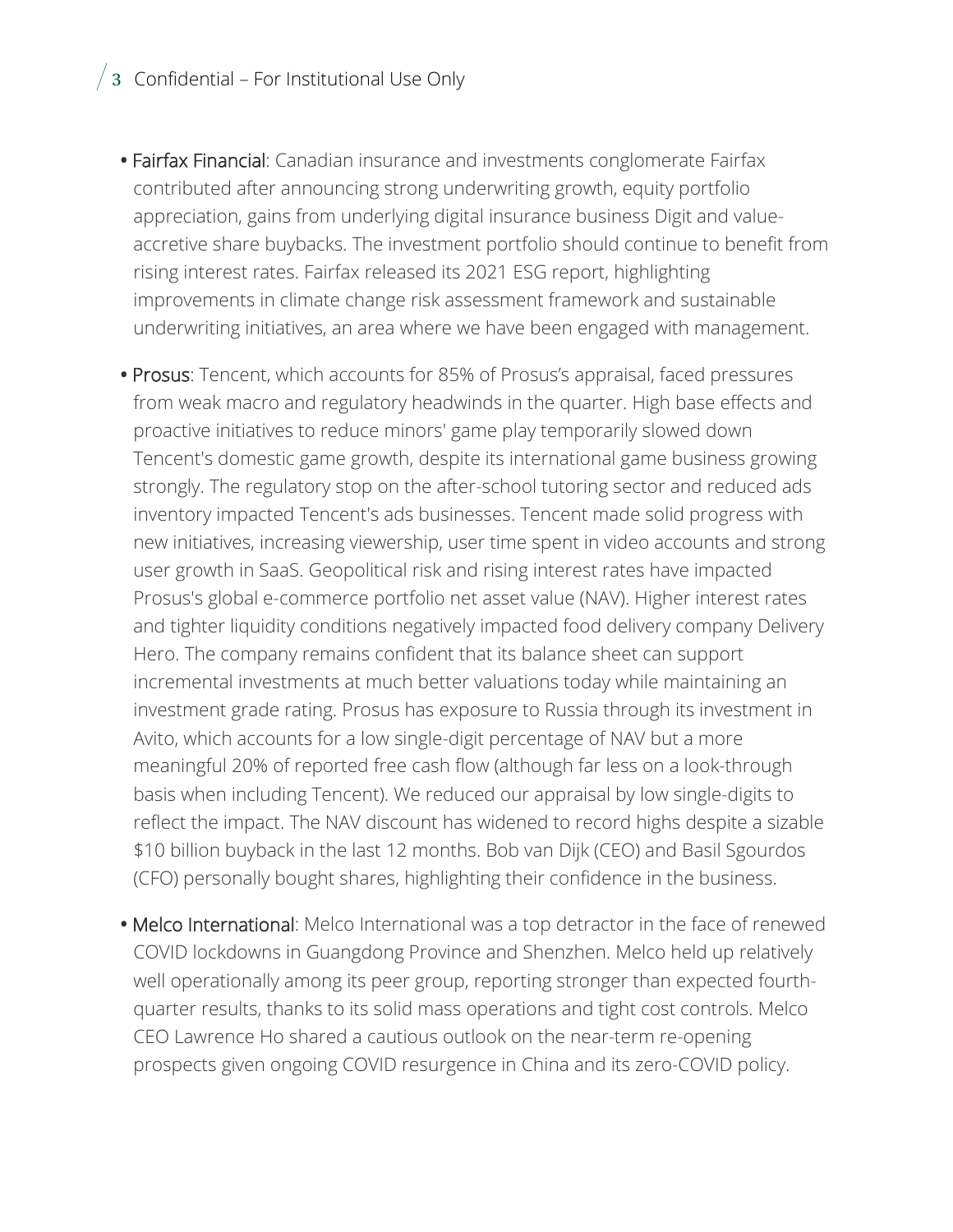$\sqrt{4}$  Confidential – For Institutional Use Only

While the timing of travel resumption remains unclear, we remain confident that the long-term demand outlook for Macau and gaming is solid. Macau will be a big beneficiary of Chinese outbound tourism and will benefit further from China's government development of the Greater Bay Area.

**•** LANXESS: German-listed specialty chemical company Lanxess's cyclical exposure to commodities and industrial inputs weighed heavily on its share price in the quarter. While we invested in this German-listed company because of its ownership of previous Small-Cap Fund winner Chemtura, its exposure to Russian gas drove the stock price in the quarter. This is a still-evolving situation where the European headlines do not relate 100% to the full value of this company. Management has shifted the fundamental profile of the business from a legacy European commodity chemicals business to a much higher quality global specialty chemical company today. CEO Matthias Zachert recently indicated that Lanxess is considering strategic options for its High Performance Materials division, which we think would be a good move.

#### **Portfolio Activity**

| Summary of Frage Activity in TQ |                   |  |  |  |  |
|---------------------------------|-------------------|--|--|--|--|
| New Purchases                   | <b>Full Exits</b> |  |  |  |  |
| Undisclosed                     | Great Eagle       |  |  |  |  |
|                                 |                   |  |  |  |  |

#### $Summary of Trade Activity in 10$

During the quarter, we purchased one new company and sold Hong Kong real estate company Great Eagle. Our cash is 5.2%, and our on-deck list is growing longer amid market volatility. New investments have a high hurdle to qualify given our conviction in our current holdings and the steep discount of the portfolio, which trades at a high-50s% price-to-value multiple.

#### **Outlook**

In a challenging period of stock price volatility and global uncertainty – amid fears of a potential world war, ongoing COVID concerns, Chinese regulatory challenges, rising interest rates/growing inflation and the potential for a recession – we were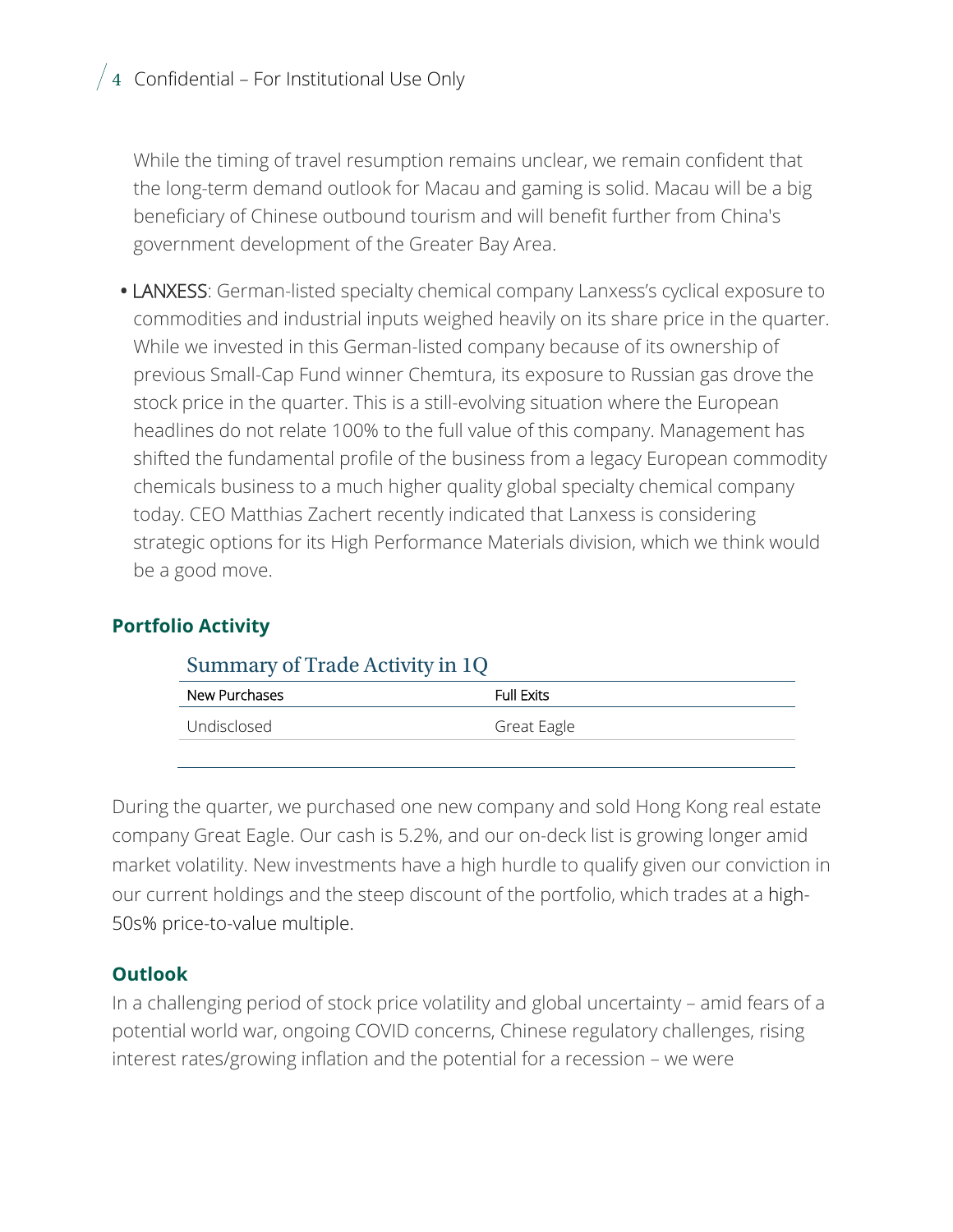### $/5$  Confidential – For Institutional Use Only

nevertheless pleased with the solid progress made and appraisal stability seen across our portfolio holdings. We believe our companies in Asia and Europe are well positioned to navigate the challenges facing each region today. We own companies that have pricing power that can price through cost increases and grow their profitability as a result. Our companies come from a position of financial strength with aligned, proven management teams that can take proactive steps to manage through challenging market environments.

See the following for important disclosures.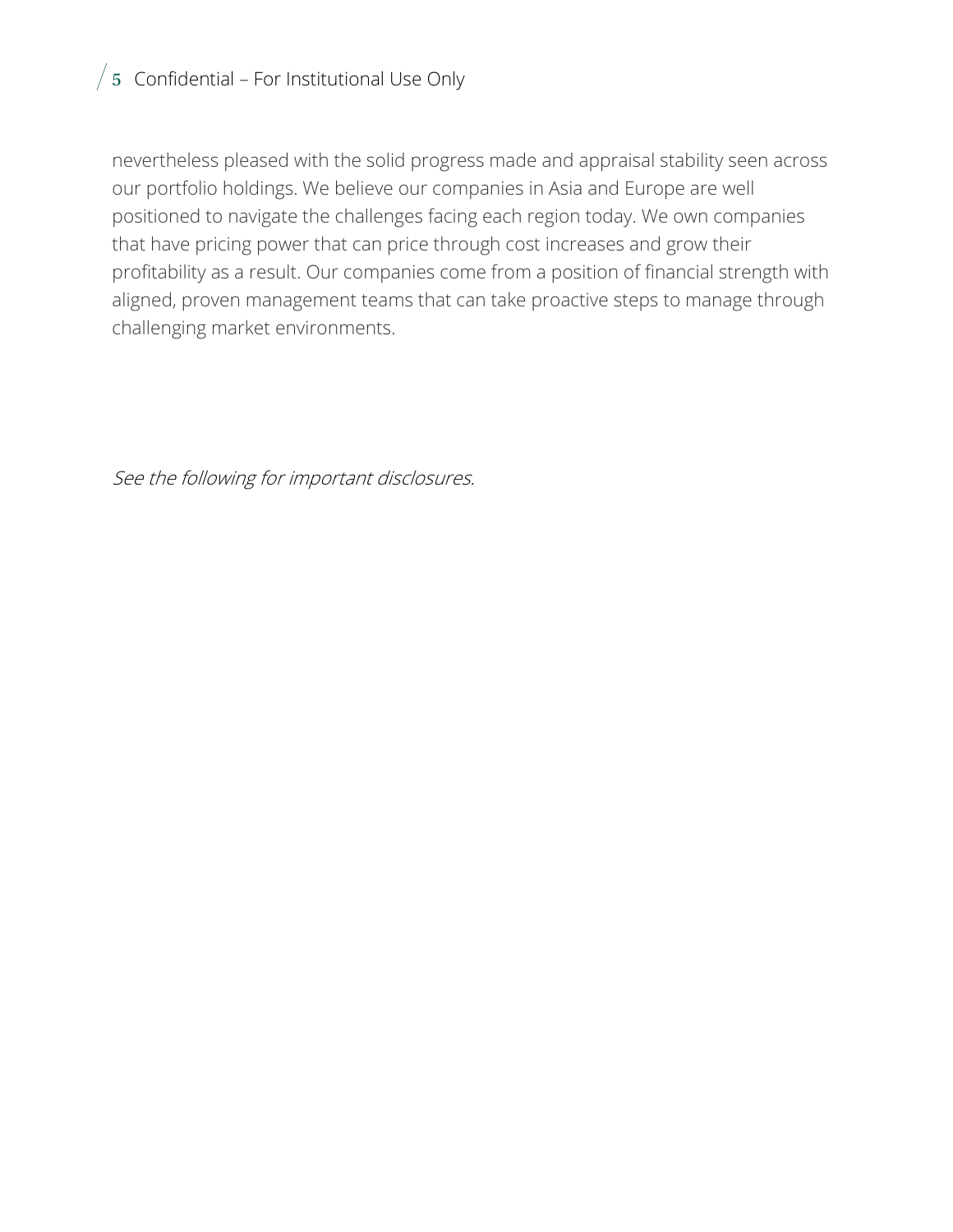### $\sqrt{6}$  Confidential – For Institutional Use Only

Southeastern Asset Management can be found in our ADV Part 2, available at www.southeasternasset.com. Statements regarding securities are not recommendations to buy or sell the securities discussed. The statements and opinions expressed are those of the author and are as of the date of this report. Holdings identified do not represent all of the securities purchased, sold, or recommended for advisory clients. Current and future holdings are subject to risk and past performance does not guarantee future results. Strategy information is based on a sample account at March 31, 2022. Portfolio makeup and performance will vary on many factors, including client guidelines and market conditions.

P/V ("price-to-value") is a calculation that compares the prices of the stocks in a portfolio to Southeastern's appraisal of their intrinsic values. The ratio represents a single data point about a strategy and should not be construed as something more. P/V does not guarantee future results, and we caution investors not to give this calculation undue weight.

"Margin of Safety" is a reference to the difference between a stock's market price and Southeastern's calculated appraisal value. It is not a guarantee of investment performance or returns.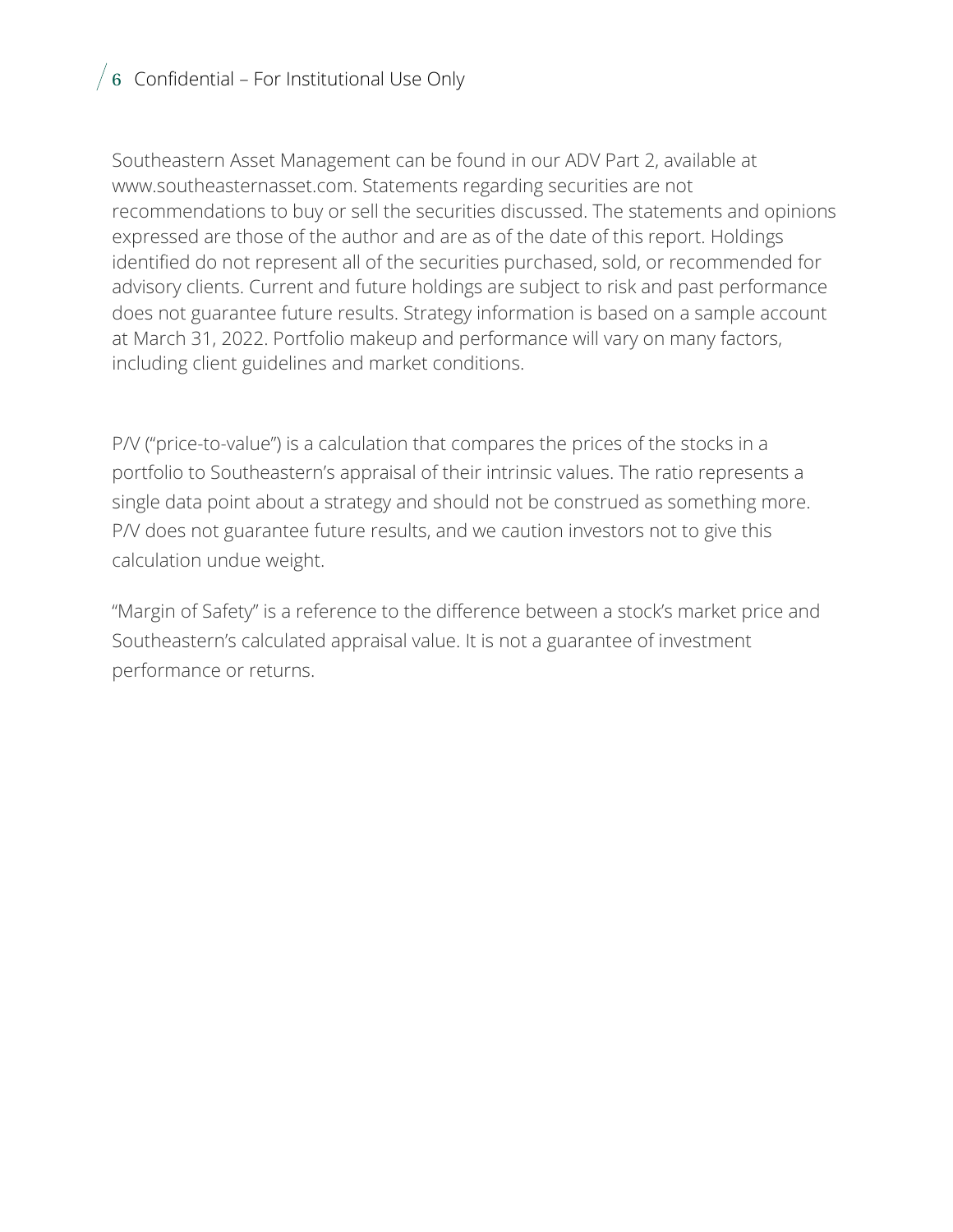#### **SOUTHEASTERN ASSET MANAGEMENT, INC. INSTITUTIONAL NON-U.S. EQUITY COMPOSITE GIPS REPORT**

|      |            |                        |          |             | <b>Annual Performance</b> |         |            | Composite      | Benchmark      |
|------|------------|------------------------|----------|-------------|---------------------------|---------|------------|----------------|----------------|
|      |            |                        |          |             | Results Composite         |         |            | $2-Yr$         | $2-Yr$         |
|      |            | Total Firm   Composite |          | <b>MSCI</b> |                           |         |            | Annualized     | Annualized     |
|      | Assets     | Assets                 | Number   | EAFE        |                           |         |            | <b>EX-Post</b> | <b>EX-Post</b> |
| Year | (USD)      | (USD)                  | of       | (with net   |                           |         | Composite  | Standard       | Standard       |
| End  | (millions) | (millions)             | Accounts | dividends)  | Gross                     | Net     | Dispersion | Deviation      | Deviation      |
| 2021 | 10.816     | 151                    | <5       | 11.3%       | 2.6%                      | 1.8%    | na1        | 22.8%          | 16.9%          |
| 2020 | 10,270     | 465                    | 5        | 7.8%        | 2.0%                      | 1.2%    | 1.8%       | 22.7%          | 17.9%          |
| 2019 | 12,481     | 451                    | 5        | 22.0%       | 18.6%                     | 17.6%   | 1.3%       | 13.4%          | 10.8%          |
| 2018 | 13,881     | 386                    | 5        | $-13.8%$    | $-5.7%$                   | $-6.4%$ | 0.8%       | 13.1%          | 11.2%          |
| 2017 | 18,203     | 453                    | 5        | 25.0%       | 28.0%                     | 27.0%   | 1.9%       | 15.1%          | 11.8%          |
| 2016 | 19.302     | 354                    | 5        | 1.0%        | 13.4%                     | 12.5%   | 1.3%       | 15.4%          | 12.5%          |
| 2015 | 20.315     | 298                    | 5        | $-0.8%$     | $-4.0%$                   | $-4.8%$ | 2.0%       | 14.0%          | 12.5%          |
| 2014 | 30,542     | 313                    | 5        | $-4.9%$     | $-7.5%$                   | $-8.2%$ | 1.3%       | 13.9%          | 13.0%          |
| 2013 | 34.914     | 325                    | <5       | 22.8%       | 30.0%                     | 28.8%   | na1        | 16.5%          | 16.3%          |
| 2012 | 31,752     | 281                    | <5       | 17.3%       | 24.2%                     | 22.8%   | na1        | 18.4%          | 19.3%          |

na1 - Information is not statistically meaningful due to an insufficient number of portfolios in the composite for the entire year.

**Institutional Non-US Equity Composite** - Portfolios included in this composite contain not only companies headquartered outside of the U.S., but also U.S. domiciled companies with more than half of revenues, profits, or appraised value derived from non-U.S. locations. These portfolios normally contain 18-22 securities. Country and industry weightings and market cap size are a by-product of bottom-up investment decisions. Cash is a by-product of a lack of investment opportunities that meet Southeastern's criteria. The benchmark used for comparison is the MSCI EAFE Index with net dividends.

Southeastern Asset Management, Inc. claims compliance with the Global Investment Performance Standards (GIPS®) and has prepared and presented this report in compliance with the GIPS standards. Southeastern Asset Management, Inc. has been independently verified for the periods January 1, 2001 through December 31, 2021. A firm that claims compliance with the GIPS standards must establish policies and procedures for complying with all the applicable requirements of the GIPS standards. Verification provides assurance on whether the firm's policies and procedures related to composite and pooled fund maintenance, as well as the calculation, presentation,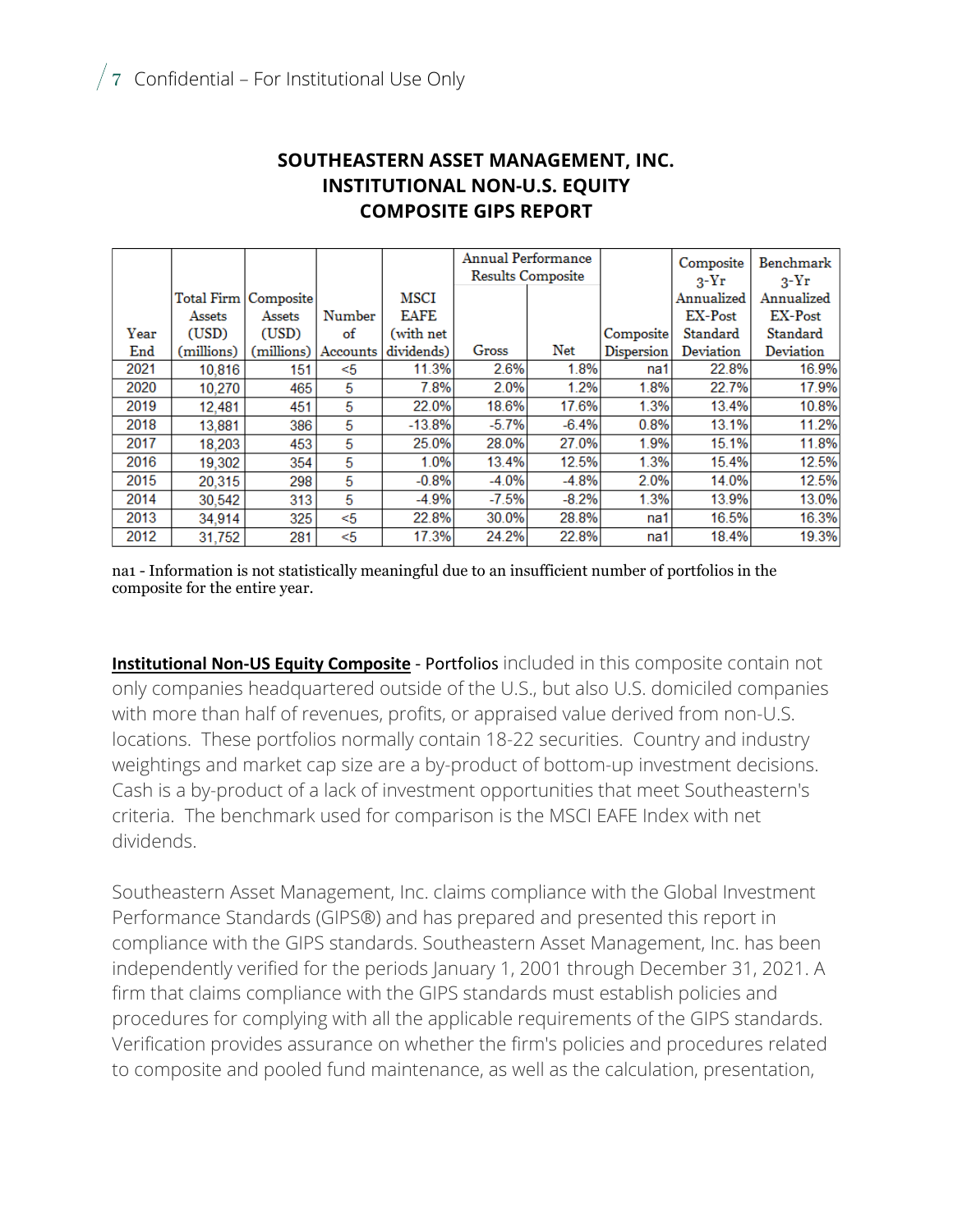### $\frac{1}{8}$  Confidential – For Institutional Use Only

and distribution of performance, have been designed in compliance with the GIPS standards and have been implemented on a firm-wide basis. The Institutional Non U.S. Equity Composite has had a performance examination for the periods July 1, 2002 through December 31, 2021. The verification and performance examination reports are available upon request.

GIPS® is a registered trademark of CFA Institute. CFA Institute does not endorse or promote this organization, nor does it warrant the accuracy or quality of the content contained herein.

Southeastern is an independent investment management firm that is not affiliated with any parent organization. Southeastern invests primarily in equities.

Results are based on fully discretionary portfolios under management that are managed without regard to tax considerations. Past performance is not indicative of future results.

A list of composite descriptions, a list of limited distribution pooled fund descriptions, and a list of broad distribution pooled funds are available upon request.

The U.S. dollar is the currency used to express performance. Returns are presented gross and net of management and performance fees and include the reinvestment of income. Dividends are recorded either gross or net of foreign withholding taxes based on the treatment of these taxes by the accounts' custodian. Net of fee performance is calculated using actual management and performance fees. The annual composite dispersion presented is an asset-weighted standard deviation calculated for the portfolios in the composite the entire year. Composite dispersion and 3 year annualized ex-post standard deviation are reported using gross returns. Policies for valuing investments, calculating performance, and preparing GIPS Reports are available upon request.

The investment management fee schedule for accounts with a market value less than \$100 million is 1.0% on the first \$50 million and 0.875% on the next \$50 million. The fee schedule for accounts with a market value exceeding \$100 million is 0.75% on all assets. Actual investment advisory fees incurred by clients may vary.